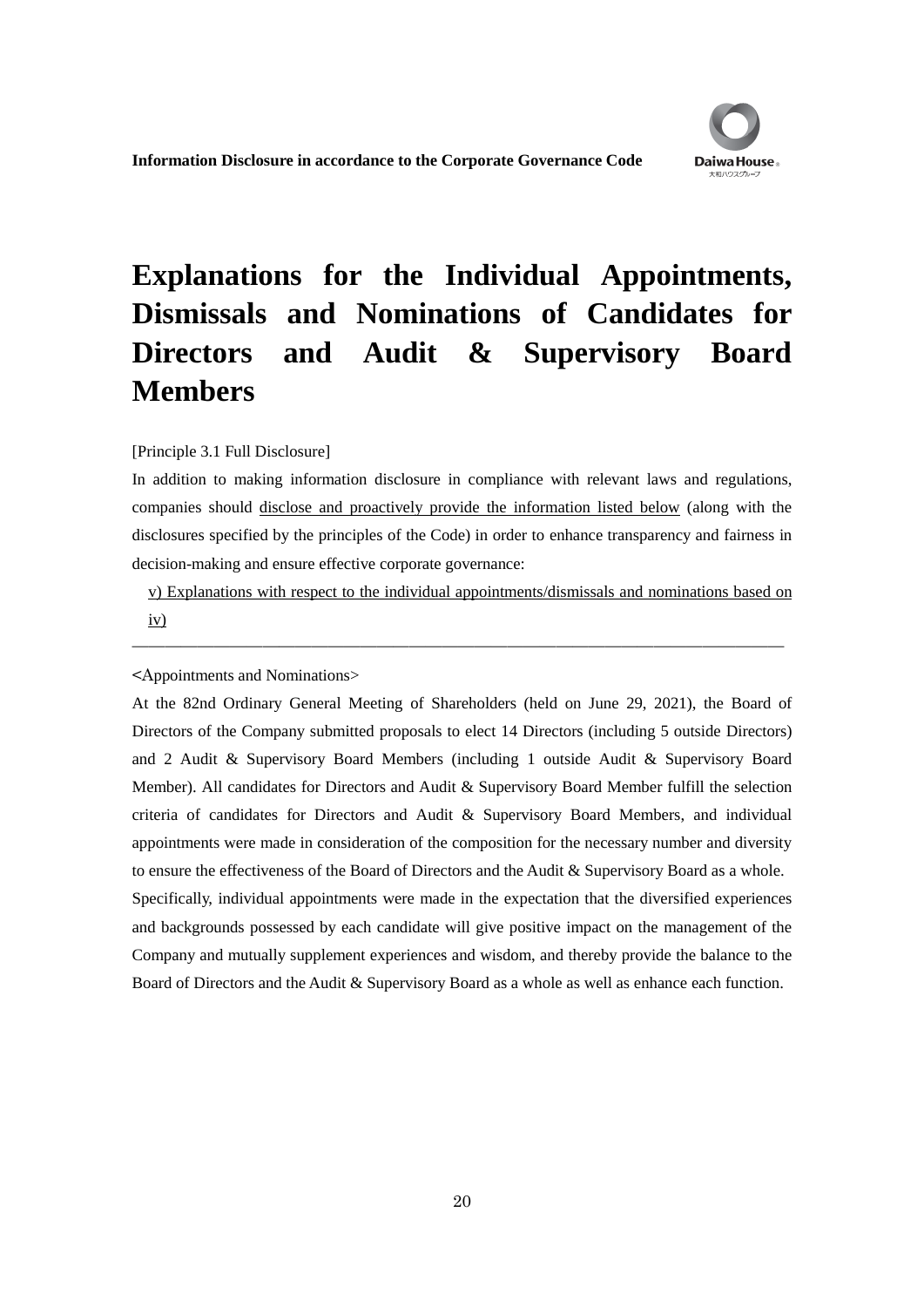| [Directors] |
|-------------|
|-------------|

|                | Name                | Reason for nomination of the person as Director                                                                                                                                                                                                                                                                                                                                                                                                                                                                                                                                                                                                                                    | Position                                                  |
|----------------|---------------------|------------------------------------------------------------------------------------------------------------------------------------------------------------------------------------------------------------------------------------------------------------------------------------------------------------------------------------------------------------------------------------------------------------------------------------------------------------------------------------------------------------------------------------------------------------------------------------------------------------------------------------------------------------------------------------|-----------------------------------------------------------|
| $\mathbf{1}$   | Keiichi Yoshii      | Subsequent to his appointment as Director, he<br>has striven to expand business activities,<br>primarily while in charge of overseas business,<br>and to expand business operations as General<br>Manager of Marketing Headquarters. After<br>assuming the position of Representative<br>Director and President, he has promoted the<br>policies of "Strategy for No. 1 share in each<br>business," "Further promotion of overseas<br>businesses," and "human resource<br>development" and worked tirelessly to build a<br>foundation for future growth. Accordingly, the<br>Company expects that he will continue<br>demonstrating managerial skills and excellent<br>leadership. | Representative<br>Director and<br>President, CEO          |
| $\overline{2}$ | Takeshi<br>Kosokabe | He has accumulated experience from working<br>in the accounting department and as<br>Representative Director of a group company,<br>and after assuming the position of<br>Representative Director of the Company, he has<br>been serving as CFO and in charge of<br>Administrative Division of Management<br>Administration Headquarters, strengthening<br>governance and striving to improve the<br>corporate value of the Company Group.<br>Accordingly, the Company expects that he will<br>continue exercising managerial skills by<br>utilizing his broad knowledge and experience in<br>the future.                                                                          | Representative<br><b>Executive Vice</b><br>President, CFO |
| 3              | Yoshiyuki Murata    | After serving as a manager supervising the<br>technology division of a major construction<br>company, he has served as Representative<br>Director of the same company. Accordingly, the<br>Company expects that he will utilize his<br>abundant knowledge of the industry based on<br>his professional career and exercise managerial<br>skills to achieve further improvement of<br>technical capabilities and sustainable growth of<br>the Company Group.                                                                                                                                                                                                                        | <b>Executive Vice</b><br>President                        |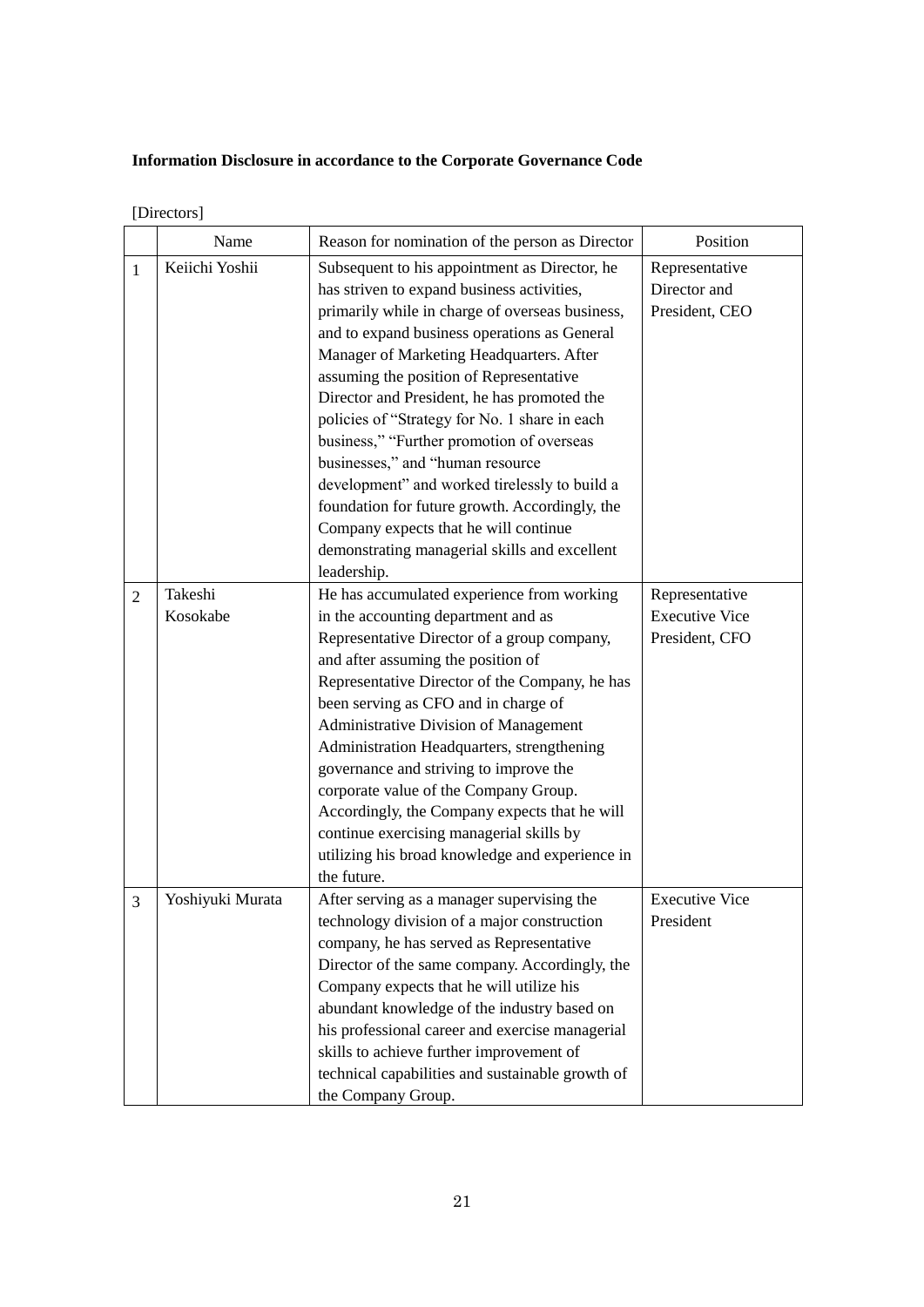|                | Name               | Reason for nomination of the person as Director                                                                                                                                                                                                                                                                                                                                                                                                                                                                                                           | Position                                             |
|----------------|--------------------|-----------------------------------------------------------------------------------------------------------------------------------------------------------------------------------------------------------------------------------------------------------------------------------------------------------------------------------------------------------------------------------------------------------------------------------------------------------------------------------------------------------------------------------------------------------|------------------------------------------------------|
| $\overline{4}$ | Hirotsugu Otomo    | He has accumulated experience from working<br>in the marketing department, and after assuming<br>the position of Director of the Company, he has<br>been mainly serving as Deputy General<br>Manager of Marketing Headquarters and in<br>charge of general housing business, striving to<br>improve the corporate value of the Company<br>Group. Accordingly, the Company expects that<br>he will continue exercising managerial skills by<br>utilizing his broad knowledge and experience in<br>the future.                                              | Director and<br><b>Managing Executive</b><br>Officer |
| 5              | Tatsuya Urakawa    | He has accumulated experience from working<br>in the marketing department, and after assuming<br>the position of Director of the Company, he has<br>been in charge of General Construction<br>Operations, striving to improve the corporate<br>value of the Company Group. Accordingly, the<br>Company expects that he will continue<br>exercising managerial skills as Director by<br>utilizing his broad knowledge and experience in<br>the future.                                                                                                     | Director and<br>Managing Executive<br>Officer        |
| 6              | Kazuhito Dekura    | He has accumulated experience from working<br>in the marketing department, and after assuming<br>the position of Director of the Company, he has<br>been mainly in charge of Tokyo Head Branch<br>Manager and Deputy General Manager of<br>Marketing Headquarters, striving to improve<br>the corporate value of the Company Group.<br>The Company expects that he will strive to<br>further promote overseas businesses by utilizing<br>his abundant knowledge and experience based<br>on his career in the future.                                      | Director and<br>Managing Executive<br>Officer        |
| $\overline{7}$ | Yoshinori Ariyoshi | He has accumulated experience from working<br>in the technology department, and after<br>assuming the position of Director of the<br>Company, he has been mainly in charge of<br>General Manager of Central Research<br>Laboratory and been in charge of Housing<br>Product Development, striving to develop new<br>products and improve quality. The Company<br>expects that he will work to strengthen the<br>quality assurance function of the whole<br>manufacturing process and legal compliance by<br>utilizing his knowledge and experience in the | Director and<br><b>Managing Executive</b><br>Officer |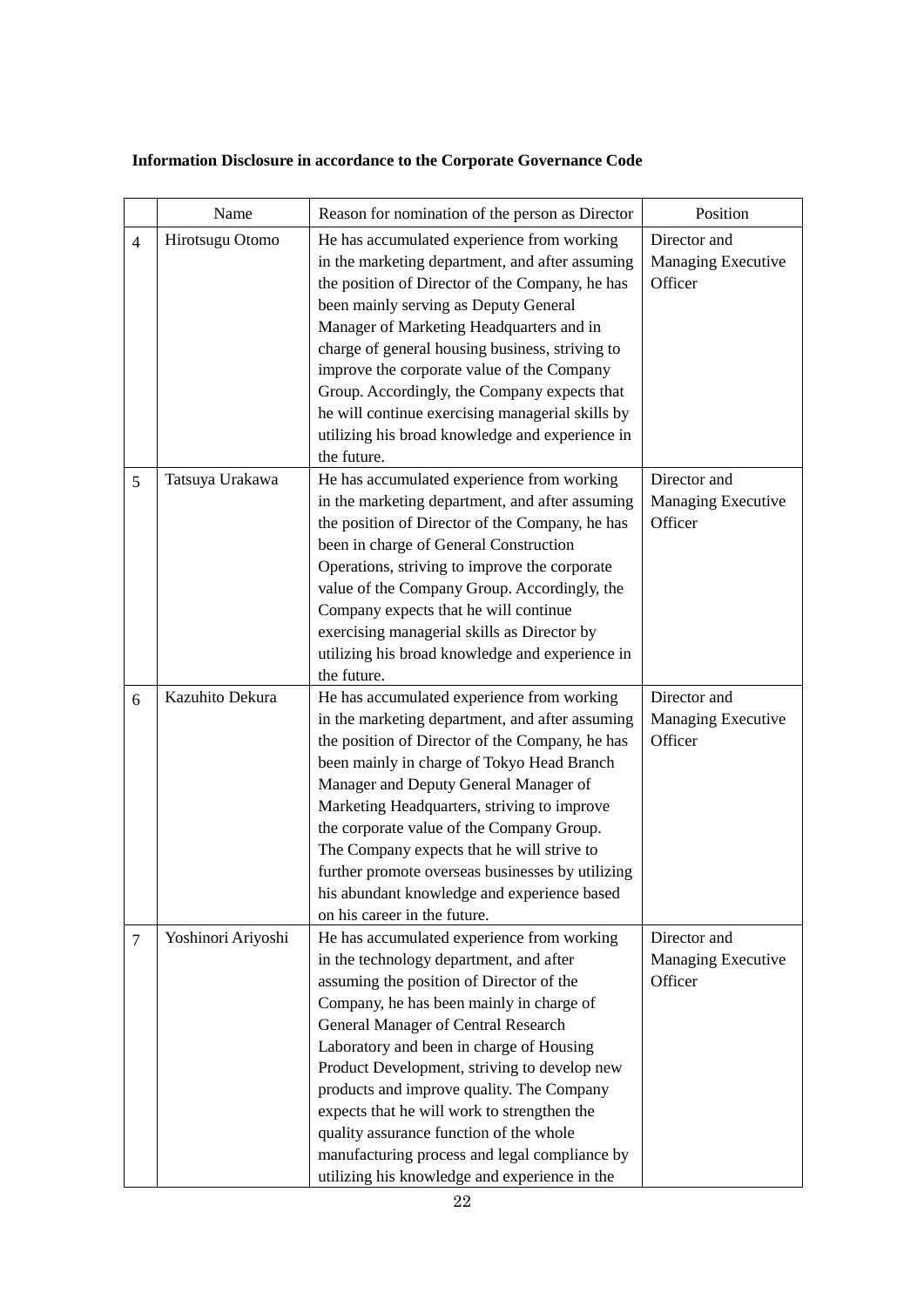| Information Disclosure in accordance to the Corporate Governance Code |
|-----------------------------------------------------------------------|
|-----------------------------------------------------------------------|

|    | Name               | Reason for nomination of the person as Director                                                                                                                                                                                                                                                                                                                                                                        | Position                                            |
|----|--------------------|------------------------------------------------------------------------------------------------------------------------------------------------------------------------------------------------------------------------------------------------------------------------------------------------------------------------------------------------------------------------------------------------------------------------|-----------------------------------------------------|
|    |                    | future.                                                                                                                                                                                                                                                                                                                                                                                                                |                                                     |
| 8  | Keisuke Shimonishi | He has accumulated experience from working<br>in the marketing department, and has striven,<br>mainly as a General Manager of Commercial<br>Construction Promotion Department, to<br>improve the corporate value of the Company<br>Group. Accordingly, the Company expects that<br>he will exercise managerial skills as Director by<br>utilizing his broad knowledge and experience in<br>the future.                 | Director and<br>Managing Executive<br>Officer       |
| 9  | Nobuya Ichiki      | He has accumulated experience from businesses<br>overseas at globally operating companies, and<br>after joining the Company, he has been in<br>charge of Overseas Division. Accordingly, the<br>Company expects that he will strive to further<br>promote overseas businesses by utilizing his<br>abundant knowledge and experience based on<br>his career in the future.                                              | Director and<br>Managing Executive<br>Officer       |
| 10 | Kazuyoshi Kimura   | Utilizing his extensive knowledge of corporate<br>business cultivated over many years through his<br>abundant experience as a business manager, he<br>has played an important role in strengthening<br>governance by providing opinions and remarks<br>from various perspectives. Accordingly, the<br>Company expects that he will continue<br>supervising the Company's management from<br>an independent standpoint. | <b>Outside Director</b><br>Independent<br>Executive |
| 11 | Yutaka Shigemori   | Utilizing his extensive knowledge of corporate<br>business cultivated over many years through his<br>abundant experience as a business manager, he<br>has played an important role in strengthening<br>governance by providing opinions and remarks<br>from various perspectives. Accordingly, the<br>Company expects that he will continue<br>supervising the Company's management from<br>an independent standpoint. | <b>Outside Director</b><br>Independent<br>Executive |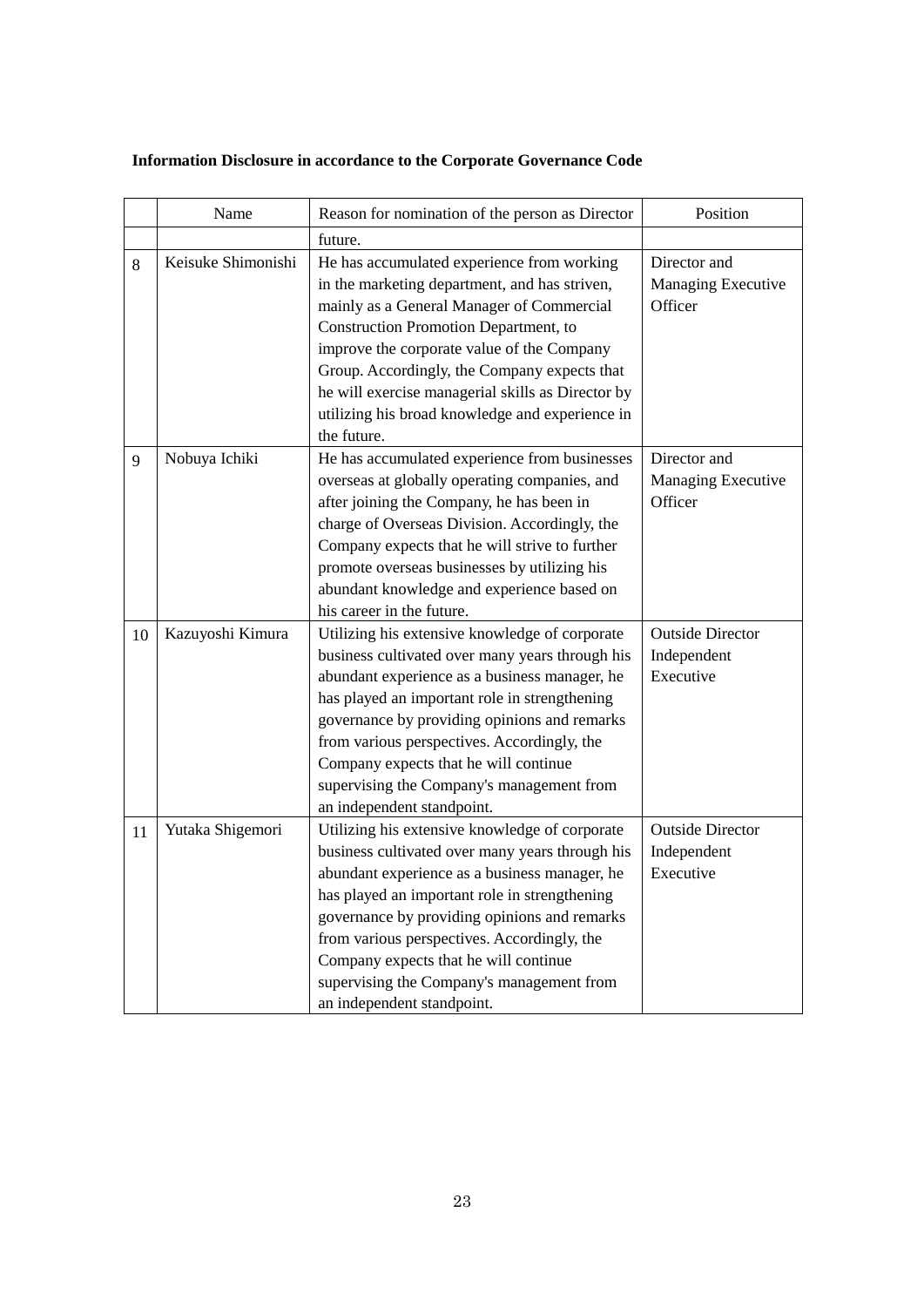|    | Name            | Reason for nomination of the person as Director                                                                                                                                                                                                                                                                                                                                                                                                                                                                                                                                                                                                                                                                      | Position                                            |
|----|-----------------|----------------------------------------------------------------------------------------------------------------------------------------------------------------------------------------------------------------------------------------------------------------------------------------------------------------------------------------------------------------------------------------------------------------------------------------------------------------------------------------------------------------------------------------------------------------------------------------------------------------------------------------------------------------------------------------------------------------------|-----------------------------------------------------|
| 12 | Yukiko Yabu     | Utilizing her abundant experience in planning,<br>development, market research, etc., of general<br>consumer merchandise over many years, she<br>has played an important role in strengthening<br>governance by providing useful advice from the<br>perspective of consumers. Accordingly, the<br>Company expects that she will continue<br>supervising the Company's management from<br>an independent standpoint.<br>She has never in the past been involved in the<br>management of a company except as an outside<br>officer. However, the Company judges she will<br>appropriately fulfill her duties as an Outside<br>Director in the manner that the Company<br>expects, based on the reason described above. | <b>Outside Director</b><br>Independent<br>Executive |
| 13 | Yukinori Kuwano | Utilizing his extensive knowledge of corporate<br>management cultivated over many years<br>through his abundant experience as a corporate<br>manager, he has played an important role in<br>strengthening governance by providing<br>opinions and remarks from various<br>perspectives. Moreover, he has supervised the<br>progress of initiatives for BIM (Building<br>Information Modeling) and DX (Digital<br>Transformation) from an executive point of<br>view. Accordingly, the Company expects that he<br>will continue supervising the Company's<br>management from an independent standpoint.                                                                                                               | <b>Outside Director</b><br>Independent<br>Executive |
| 14 | Miwa Seki       | She has entrepreneurial experience and has<br>worked as a branch manager at a foreign<br>financial institution. The Company expects that<br>she will supervise the Company's management<br>from an independent standpoint through<br>providing opinions and remarks from not only<br>an investor's viewpoint but also various<br>perspectives by utilizing her extensive global<br>knowledge cultivated through her experience as<br>an educator and as a translator at present.                                                                                                                                                                                                                                     | <b>Outside Director</b><br>Independent<br>Executive |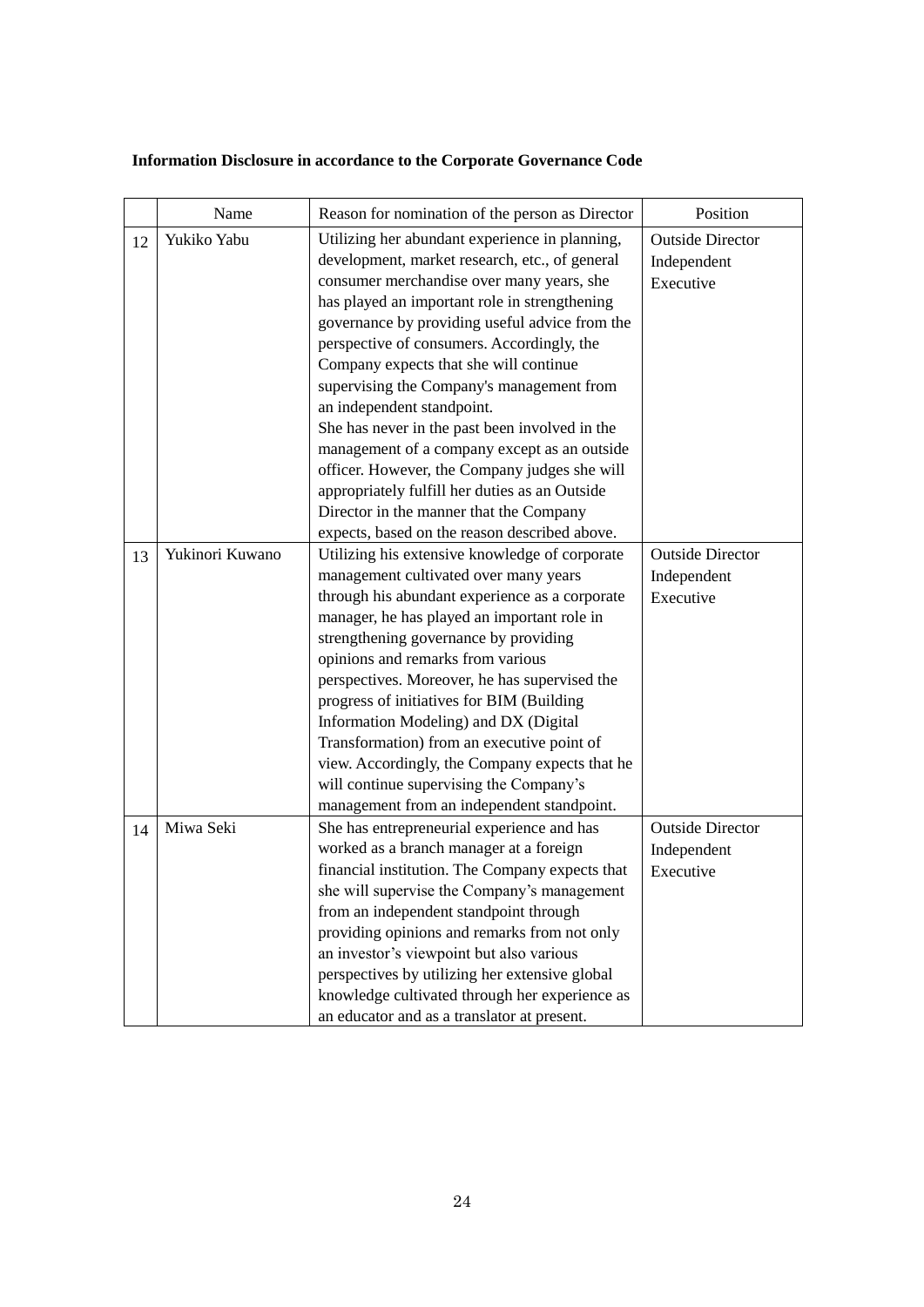|                | Name      | Reason for nomination of the person as Audit $\&$<br><b>Supervisory Board Member</b> | Position                     |
|----------------|-----------|--------------------------------------------------------------------------------------|------------------------------|
| $\mathbf{1}$   | Tadatoshi | Having served for many years as a manager                                            | Full-time Audit &            |
|                | Maeda     | responsible for design division of Branch and                                        | <b>Supervisory Board</b>     |
|                |           | Head Office, he has abundant knowledge                                               | Member                       |
|                |           | regarding construction technologies. The                                             |                              |
|                |           | Company expects that he will conduct highly                                          |                              |
|                |           | effective audits with his profound knowledge of                                      |                              |
|                |           | frontline operations of both technical and sales                                     |                              |
|                |           | departments. Accordingly, the Company judges he                                      |                              |
|                |           | will appropriately fulfill his duties as an Audit &                                  |                              |
|                |           | Supervisory Board Member, and proposes his                                           |                              |
|                |           | appointment as Audit & Supervisory Board                                             |                              |
|                |           | Member.                                                                              |                              |
| $\overline{2}$ | Tatsuji   | He has been serving as an attorney at law for                                        | Outside Audit &              |
|                | Kishimoto | many years, and has expertise and abundant                                           | <b>Supervisory Board</b>     |
|                |           | knowledge of corporate legal affairs. The                                            | Member                       |
|                |           | Company expects that as an Outside Audit &                                           | <b>Independent Executive</b> |
|                |           | Supervisory Board Member who is a legal expert,                                      |                              |
|                |           | he will play an important role in auditing the                                       |                              |
|                |           | compliance of business execution by the                                              |                              |
|                |           | Company's Directors and improving the internal                                       |                              |
|                |           | control system.                                                                      |                              |
|                |           | He has never in the past been involved in the                                        |                              |
|                |           | management of a company except as an outside                                         |                              |
|                |           | officer. However, the Company judges he will                                         |                              |
|                |           | appropriately fulfill his duties as an Outside Audit                                 |                              |
|                |           | & Supervisory Board Member in the manner that                                        |                              |
|                |           | the Company expects, based on the reason                                             |                              |
|                |           | described above.                                                                     |                              |

[Audit & Supervisory Board Members]